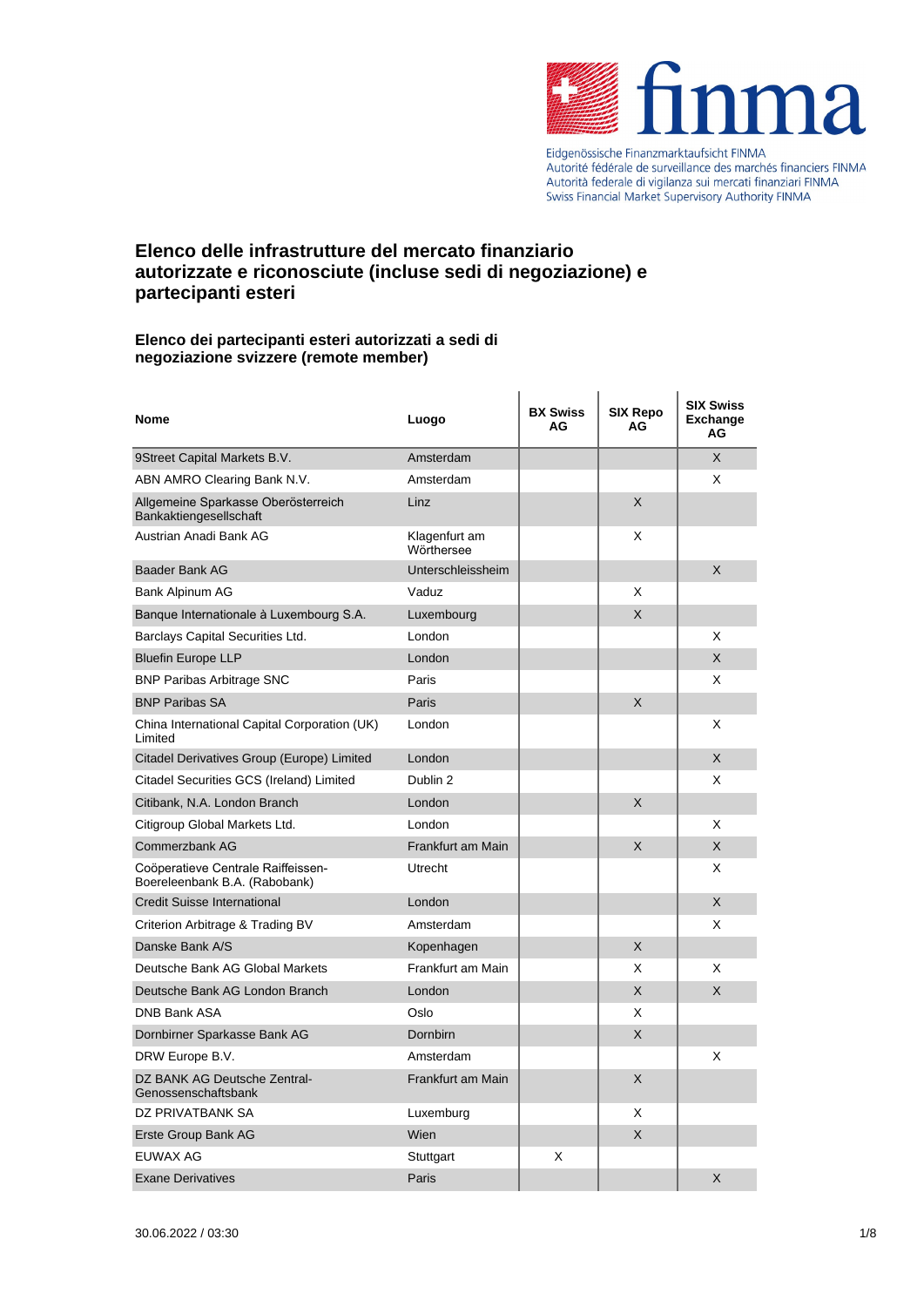

## **Elenco delle infrastrutture del mercato finanziario autorizzate e riconosciute (incluse sedi di negoziazione) e partecipanti esteri**

### **Elenco dei partecipanti esteri autorizzati a sedi di negoziazione svizzere (remote member)**

| <b>Nome</b>                              | Luogo            | <b>BX Swiss</b><br>AG | <b>SIX Repo</b><br>AG | <b>SIX Swiss</b><br><b>Exchange</b><br>AG |
|------------------------------------------|------------------|-----------------------|-----------------------|-------------------------------------------|
| <b>FINOVESTA GmbH</b>                    | Düsseldorf       |                       |                       | X                                         |
| Flow Traders B.V.                        | Amsterdam        |                       |                       | X                                         |
| <b>GETCO Europe Limited</b>              | London           |                       |                       | X                                         |
| <b>GFI Securities Ltd.</b>               | London           |                       |                       | X                                         |
| Goldenberg Hehmeyer LLP                  | London           |                       |                       | X                                         |
| Goldman Sachs International              | London           |                       |                       | X                                         |
| <b>HRTEU Limited</b>                     | Dublin           |                       |                       | X                                         |
| HSBC Bank plc Global Banking and Markets | London           |                       |                       | X                                         |
| HSBC Investment Bank plc.                | London           |                       |                       |                                           |
| Hudson River Trading Europe Ltd.         | London           |                       |                       | X                                         |
| Hypo Tirol Bank AG                       | <b>Innsbruck</b> |                       | X                     |                                           |
| Hypo Vorarlberg Bank AG                  | <b>Bregenz</b>   |                       | X                     |                                           |
| IMC SECURITIES B.V.                      | Amsterdam        |                       |                       |                                           |
| ING Bank N.V.                            | Amsterdam        |                       | X                     |                                           |
| Instinet Europe Limited                  | London           |                       |                       | X                                         |
| J.P. Morgan Securities plc.              | London           |                       |                       | X                                         |
| Jane Street Financial Ltd.               | London           |                       |                       | X                                         |
| Joh. Berenberg, Gossler & Co. KG         | Hamburg          |                       |                       | X                                         |
| Jump Trading Europe B.V.                 | Amsterdam        |                       |                       | X                                         |
| Kaiser Partner Privatbank AG             | Vaduz            |                       | X                     |                                           |
| <b>KCG Europe Limited</b>                | London           |                       |                       | X                                         |
| Kepler Cheuvreux SA                      | Paris            |                       |                       | X                                         |
| Landesbank Baden-Württemberg             | Stuttgart        |                       | X                     |                                           |
| Lang & Schwarz Tradecenter AG & Co. KG   | Düsseldorf       | X.                    |                       |                                           |
| I GT Bank AG                             | Vaduz            |                       | X                     | X                                         |
| Liechtensteinische Landesbank AG         | Vaduz            |                       | X                     | X                                         |
| Liquidnet Europe Limited                 | London           |                       |                       | X                                         |
| Macte Invest FM AB                       | Vilnius          |                       |                       | X                                         |
| Mangold Fondkommission AB                | Stockholm        | х                     |                       |                                           |
| Market Wizards BV                        | Bern 6           |                       |                       | X                                         |
| Merrill Lynch International              | London           |                       |                       | Χ                                         |
| MF Global UK Limited                     | London           |                       |                       | X                                         |
| Mint Tower Capital Management B.V.       | Amsterdam        |                       |                       | X                                         |
| MMX Trading B.V.                         | Amsterdam        |                       |                       | X                                         |
| Morgan Capital Advisors LLP (MCA)        | London           |                       |                       | X                                         |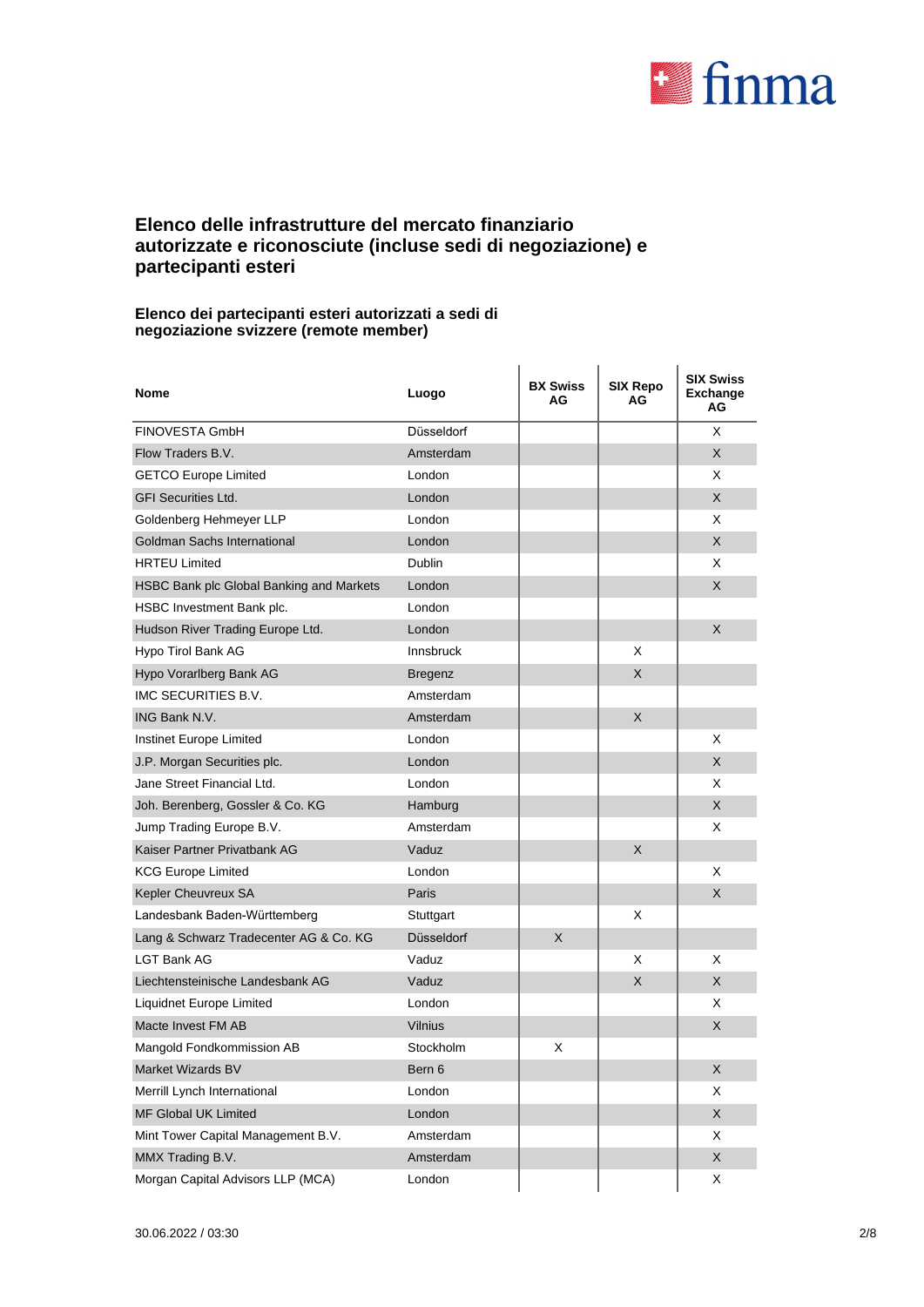

## **Elenco delle infrastrutture del mercato finanziario autorizzate e riconosciute (incluse sedi di negoziazione) e partecipanti esteri**

### **Elenco dei partecipanti esteri autorizzati a sedi di negoziazione svizzere (remote member)**

| <b>Nome</b>                                                                       | Luogo                        | <b>BX Swiss</b><br>AG | SIX Repo<br>AG | <b>SIX Swiss</b><br><b>Exchange</b><br>ΑG |
|-----------------------------------------------------------------------------------|------------------------------|-----------------------|----------------|-------------------------------------------|
| Morgan Stanley & Co. International plc                                            | London                       |                       |                | X                                         |
| Morgan Stanley Bank AG                                                            | Frankfurt am Main            |                       | X              |                                           |
| Munnik Opties en Futures Trading B.V.                                             | MP Driebergen-<br>Rijsenburg |                       |                | X                                         |
| <b>Natixis SA</b>                                                                 | Paris                        |                       | X              |                                           |
| Nino Options                                                                      | Maarssen                     |                       |                | X                                         |
| Nomura International plc                                                          | London                       |                       |                | X                                         |
| NORD/LB Luxembourg S.A. Covered Bond<br><b>Bank</b>                               | Luxembourg                   |                       | X              |                                           |
| Nordea Bank Abp                                                                   | Nordea                       |                       | X              |                                           |
| Nyenburgh Holding B.V.                                                            | <b>HK Amsterdam</b>          |                       |                | X                                         |
| Oesterreichische Kontrollbank AG                                                  | Wien                         |                       | X              |                                           |
| Optiver V.O.F.                                                                    | Amsterdam                    |                       |                | X                                         |
| Pictet & Cie (Europe) SA                                                          | Luxembourg                   |                       | X              |                                           |
| Radix Trading Europe B.V.                                                         | Bern 6                       |                       |                | X                                         |
| Raiffeisen Privatbank Liechtenstein AG                                            | Vaduz                        |                       | X              |                                           |
| Raiffeisenlandesbank Kärnten - Rechenzentrum<br>und Revisionsverband              | Klagenfurt                   |                       | X              |                                           |
| <b>RAIFFEISENLANDESBANK</b><br>NIEDERÖSTERREICH-WIEN AG                           | Wien                         |                       | X              |                                           |
| Raiffeisenlandesbank Oberösterreich<br>Aktiengesellschaft                         | Linz                         |                       | X              |                                           |
| Raiffeisen-Landesbank Steiermark AG                                               | Graz                         |                       | X              |                                           |
| Raiffeisen-Landesbank Tirol AG                                                    | <b>Innsbruck</b>             |                       | X              |                                           |
| Raiffeisenlandesbank Vorarlberg Waren- und<br>Revisionsverband reg. Gen. m. b. H. | Bregenz                      |                       | X              |                                           |
| Raiffeisenverband Salzburg eGen                                                   | Salzburg                     |                       | X              |                                           |
| <b>RBC Europe Limited</b>                                                         | London                       |                       |                | X                                         |
| Ronin Trading Europe LLP                                                          | London                       |                       |                | X                                         |
| Santander UK plc                                                                  | London                       |                       | X              |                                           |
| SECB Swiss Euro Clearing Bank GmbH                                                | Frankfurt a. Main            |                       | X              |                                           |
| Skandinaviska Enskilda Banken AB (SEB)                                            | Stockholm                    |                       | X              |                                           |
| Société Générale                                                                  | Paris - La Défense           | X                     |                | X                                         |
| Sparkasse Schwaz AG                                                               | Schwaz                       |                       | Χ              |                                           |
| SSW-Trading GmbH                                                                  | Oststeinbeck                 |                       |                | X                                         |
| Stifel Europe Bank AG                                                             | Frankfurt am Main            |                       |                | X                                         |
| Sun Trading International Ltd.                                                    | London                       |                       |                | X                                         |
| Susquehanna International Securities Limited                                      | <b>Dublin</b>                |                       |                | X                                         |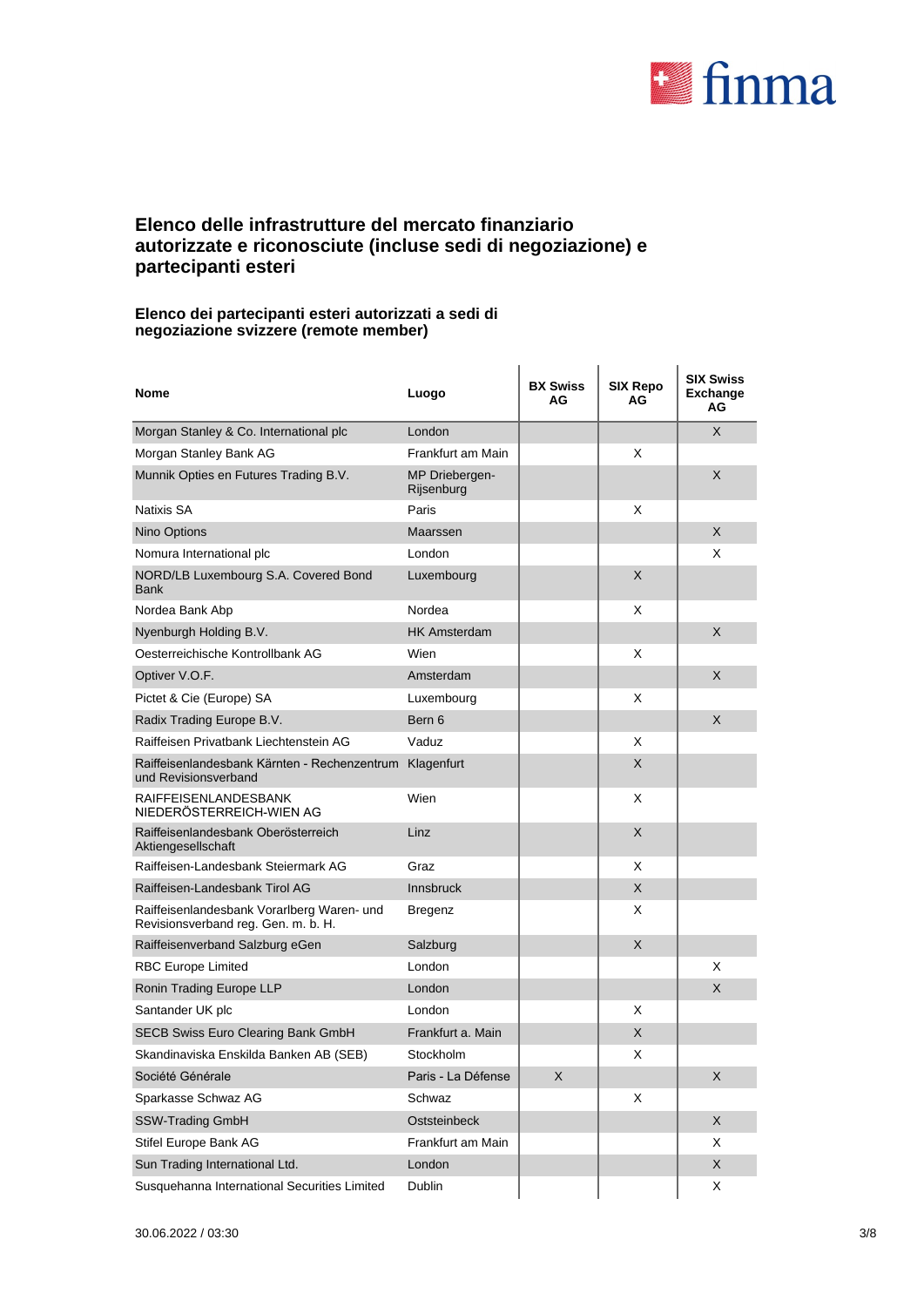

## **Elenco delle infrastrutture del mercato finanziario autorizzate e riconosciute (incluse sedi di negoziazione) e partecipanti esteri**

### **Elenco dei partecipanti esteri autorizzati a sedi di negoziazione svizzere (remote member)**

| <b>Nome</b>                           | Luogo                | <b>BX Swiss</b><br>AG | <b>SIX Repo</b><br>AG | <b>SIX Swiss</b><br><b>Exchange</b><br>AG |
|---------------------------------------|----------------------|-----------------------|-----------------------|-------------------------------------------|
| Tower Research Capital Europe Limited | London               |                       |                       | X                                         |
| <b>UBS AG London Branch</b>           | London               |                       | X                     |                                           |
| <b>UniCredit Bank AG</b>              | München              |                       | X                     |                                           |
| UniCredit Bank Austria AG             | Wien                 |                       | X                     |                                           |
| Virtu Financial Ireland Ltd.          | <b>Dublin</b>        |                       |                       | X                                         |
| Volksbank Hochrhein eG                | Waldshut-Tiengen     |                       | X                     |                                           |
| Volksbank Rhein-Wehra eG              | <b>Bad Säckingen</b> |                       | X                     |                                           |
| VP Bank AG                            | Vaduz                |                       | X                     |                                           |
| <b>WEBB Traders B.V.</b>              | Amsterdam            |                       |                       | X                                         |
| <b>XTX Markets Limited</b>            | London               |                       |                       | X                                         |
| <b>XTX Markets Trading Limited</b>    | London               |                       |                       | X                                         |

### **Elenco delle sedi di negoziazione svizzere autorizzate**

| Nome                  | Luogo    |
|-----------------------|----------|
| <b>BX Swiss AG</b>    | Bern 6   |
| SDX Trading AG        | Zürich   |
| SIX Swiss Exchange AG | Zürich 1 |

### **Elenco dei sistemi multilaterali di negoziazione svizzeri autorizzati**

| <b>Nome</b> | Luogo    |
|-------------|----------|
| SIX Repo AG | Zürich 1 |
|             |          |

Per quanto riguarda SIX Repo SA, Zurigo, la vigilanza della FINMA concerne esclusivamente le attività che non vengono svolte su mandato della Banca nazionale svizzera.

## **Sedi di negoziazione estere riconosciute conformemente dell'art. 41 LInFi**

| <b>Nome</b>                                       | Luogo          |
|---------------------------------------------------|----------------|
| 360 Trading Networks Inc.                         | New York       |
| 360 Treasury Systems AG                           | Frankfurt a.M. |
| Aquis Exchange Europe SAS (Aquis Exchange Europe) | Paris          |
| Aquis Exchange PLC (Aquis)                        | London         |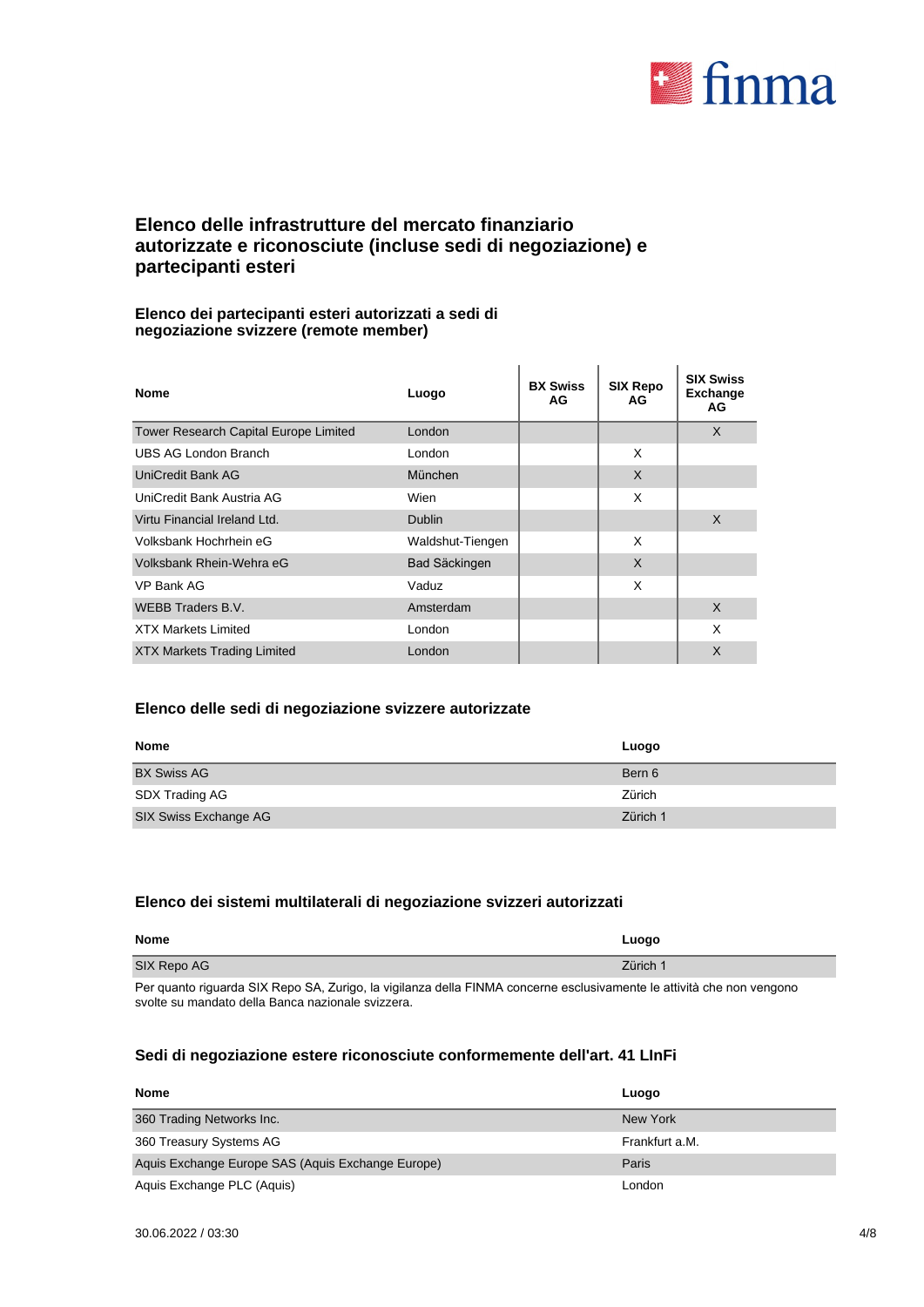

# **Sedi di negoziazione estere riconosciute conformemente dell'art. 41 LInFi**

| Nome                                                                              | Luogo             |
|-----------------------------------------------------------------------------------|-------------------|
| Australian Securities Exchange Limited - ASX 24 Market                            | Sydney            |
| Baden-Württembergische Wertpapierbörse                                            | Stuttgart         |
| Bayerische Börse AG (Börse München)                                               | München           |
| <b>Bloomberg SEF LLC</b>                                                          | New York          |
| Bloomberg Tradebook Singapore Pte Ltd (BTBS)                                      | Singapour         |
| Bloomberg Trading Facility B.V.                                                   | Amsterdam         |
| <b>Bloomberg Trading Facility Limited-MTF</b>                                     | London            |
| Board of Trade of the City of Chicago, Inc. (CBOT)                                | Chicago           |
| Börse Frankfurt Zertifikate AG                                                    | Frankfurt am Main |
| Börse München                                                                     | München           |
| <b>BrokerTec Americas LLC</b>                                                     | New York          |
| BrokerTec Europe Limited - BrokerTec EU MTF                                       | London            |
| BrokerTec Europe Limited - EBS MTF                                                | London            |
| Cboe Europe B.V. - MTF                                                            | Amsterdam         |
| Cboe Europe B.V. - Regulated Market                                               | Amsterdam         |
| Cboe Europe Limited (Cboe Europe Equities Regulated Market/ Cboe Europe Equities) | London            |
| Cboe Futures Exchange, LLC                                                        | Chicago IL        |
| Cboe SEF, LLC                                                                     | New York          |
| Chicago Mercantile Exchange Inc. (CME)                                            | Chicago           |
| CME Amsterdam B.V. - BrokerTec Regulated Market                                   | Amsterdam         |
| CME Amsterdam B.V. - EBS MTF                                                      | Amsterdam         |
| Commodity Exchange, Inc. (COMEX)                                                  | New York          |
| Creditex Brokerage LLP                                                            | London            |
| Dealerweb Inc.                                                                    | Jersey City       |
| Deutsche Börse AG (Frankfurter Wertpapierbörse)                                   | Frankfurt am Main |
| Digital Vega FX Ltd (Digital Vega MTF)                                            | London            |
| DW SEF LLC                                                                        | Jersey City       |
| EquiLend Limited                                                                  | Dublin            |
| <b>Eurex Deutschland</b>                                                          | Frankfurt am Main |
| EuroMTS Ltd.                                                                      | London            |
| EURONEXT AMSTERDAM N.V.                                                           | Amsterdam         |
| <b>EURONEXT Brussels</b>                                                          | <b>Bruxelles</b>  |
| Euronext Lisbon Sociedade Gestora de Mercados Regulamentados, S.A.                | Lisbon            |
| Euronext London Limited - London Regulated Market                                 | London            |
| Euronext London Limited - Block MTF                                               | London            |
| Euronext London Limited - London Synapse MTF                                      | London            |
| EURONEXT Paris S.A.                                                               | Paris             |
| European Energy Exchange AG                                                       | Leipzig           |
| Financial & Risk Transaction Services Ireland Limited (Refinitiv MTF)             | Dublin            |
| Frankfurter Wertpapierbörse FWB                                                   | Frankfurt am Main |
| <b>ICAP Global Derivatives Limited</b>                                            | London            |
| ICAP WCLK Limited (TP ICAP UK MTF)                                                | London            |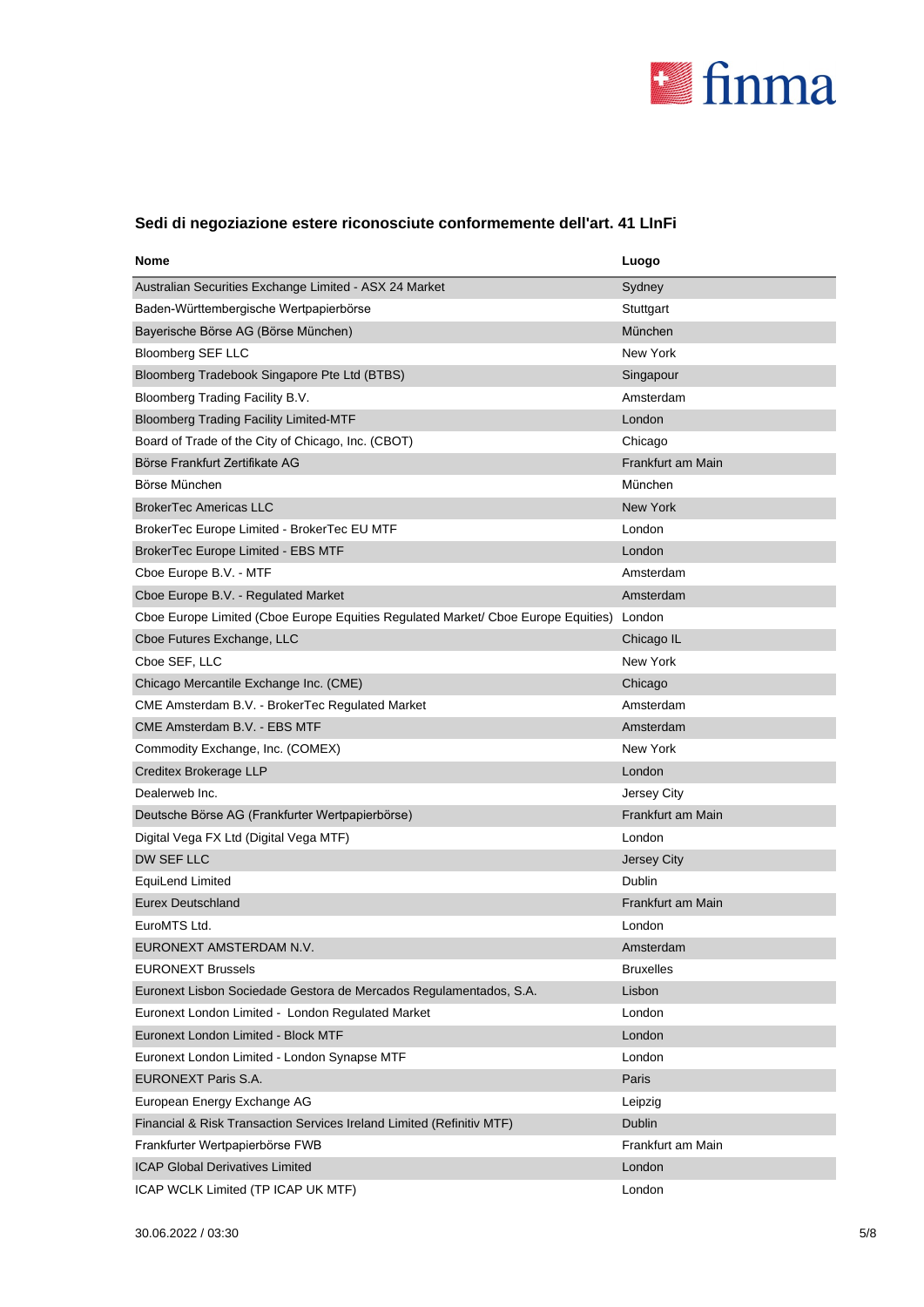

| Nome                                                                       | Luogo                 |
|----------------------------------------------------------------------------|-----------------------|
| ICE Futures Canada, Inc.                                                   | Winnipeg              |
| <b>ICE Futures Europe</b>                                                  | London                |
| ICE Futures U.S., Inc.                                                     | <b>New York</b>       |
| ICE Swap Trade, LLC                                                        | New York              |
| Integral Development Corporation (Europe) Ltd.                             | London                |
| iSwap Euro B.V. (iSwap Euro MTF / SEF)                                     | Amsterdam             |
| iSwap Euro Limited (i-Swap MTF)                                            | London                |
| LiquidityEdge LLC                                                          | New York              |
| Liquidnet Europe Limited                                                   | London                |
| London Stock Exchange plc                                                  | London                |
| MarketAxess Europe Limited                                                 | London                |
| MarketAxess NL B.V.                                                        | Amsterdam             |
| MarketAxess Singapore Pte Limited                                          | Singapur              |
| MEFF Sociedad Rectora de Productos Derivados S.A.U.                        | Madrid                |
| MTS Markets International, Inc - MTS BondsPro                              | <b>New York</b>       |
| MTS Markets International, Inc - MTS BondVision US                         | New York              |
| Nasdaq Copenhagen A/S                                                      | Copenhagen            |
| Nasdaq Helsinki Ltd                                                        | Helsinki              |
| Nasdaq Oslo ASA                                                            | Lysaker               |
| Nasdaq Stockholm AB                                                        | Stockholm             |
| New York Mercantile Exchange, Inc. (NYMEX)                                 | New York              |
| NEX SEF Limited (NEX SEF)                                                  | London                |
| Oslo Bors ASA                                                              | Oslo                  |
| <b>Refinitiv Transaction Services Limited</b>                              | London                |
| Refinitiv Transaction Services Pte. Ltd.                                   | Singapur              |
| Refinitiv US SEF LLC                                                       | Wilmington (Delaware) |
| SGX Bond Trading PTE. Ltd.                                                 | Singapore             |
| Singapore Exchange Derivatives Trading Limited                             | Singapore             |
| Sociedad Rectora de la Bolsa de Valores de Madrid S.A.U. (Bolsa de Madrid) | Madrid, Spain         |
| State Street Global Markets International Limited - FX Connect MTF         | London                |
| The Irish Stock Exchange plc - Euronext Dublin                             | Dublin 2              |
| The Irish Stock Exchange plc - Euronext Growth Dublin MTF                  | Dublin 2              |
| THE LONDON METAL EXCHANGE                                                  | London                |
| TP ICAP EUROPE SA (TP ICAP EU MTF)                                         | Paris                 |
| Tradeweb (TW) SEF LLC                                                      | New York              |
| Tradeweb EU B.V.                                                           | Amsterdam             |
| Tradeweb Europe Limited                                                    | London                |
| Tradeweb LLC                                                               | New York              |
| Tradition (UK) Limited                                                     | London                |
| Tullett Prebon (Securities) Limited (Tullett Prebon (Securities) MTF)      | London                |
| Turquoise Global Holdings Europe B.V.                                      | Amsterdam             |
| Turquoise Global Holdings Ltd (Turquoise)                                  | London                |

# **Sedi di negoziazione estere riconosciute conformemente dell'art. 41 LInFi**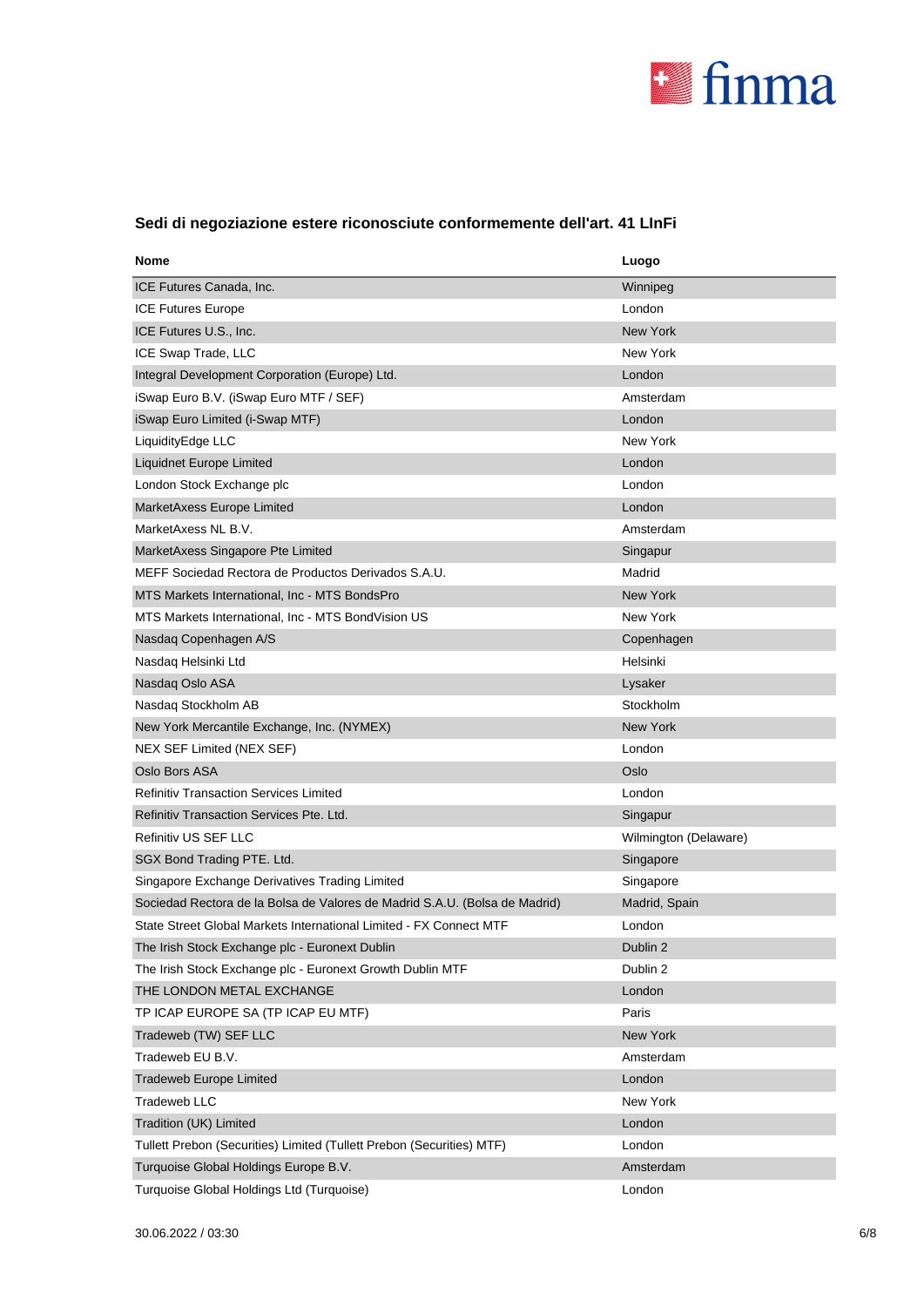

### **Sedi di negoziazione estere riconosciute conformemente dell'art. 41 LInFi**

| <b>Nome</b>                         | Luogo  |
|-------------------------------------|--------|
| Virtu ITG UK Limited (POSIT MTF UK) | London |
| Wiener Börse AG                     | Wien   |

## **Controparti centrali svizzere autorizzate**

| <b>Nome</b>    | Luogo    |
|----------------|----------|
| SIX x-clear AG | Zürich 1 |

## **Controparti centrali estere riconosciute**

| <b>Nome</b>                                            | Luogo                   |
|--------------------------------------------------------|-------------------------|
| ASX Clear (Futures) Pty Limited                        | Sydney, New South Wales |
| BME Clearing S.A.U.                                    | Madrid                  |
| CCP Austria Abwicklungsstelle für Börsengeschäfte GmbH | Wien                    |
| Chicago Mercantile Exchange Inc. (CME)                 | Chicago, IL             |
| <b>Eurex Clearing AG</b>                               | Frankfurt am Main       |
| European Central Counterparty N.V. (EuroCCP)           | Amsterdam               |
| <b>European Commodity Clearing AG</b>                  | Leipzig                 |
| Fixed Income Clearing Corporation (FICC)               | New York, NY            |
| <b>ICE Clear Credit LLC</b>                            | Chicago, IL             |
| <b>ICE Clear Europe Limited</b>                        | London                  |
| Japan Securities Clearing Corporation                  | Tokyo                   |
| <b>LCH Limited</b>                                     | London                  |
| <b>LCH SA</b>                                          | Paris                   |
| <b>LME Clear Limited</b>                               | London                  |
| Singapore Exchange Derivatives Clearing Limited        | Singapore               |

### **Depositari centrali svizzeri autorizzati**

| <b>Nome</b>             | Luogo  |
|-------------------------|--------|
| SIX Digital Exchange AG | Zürich |
| SIX SIS AG              | Olten  |

### **Repertori di dati sulle negoziazioni svizzeri autorizzati**

| <b>Nome</b>             | Luogo    |
|-------------------------|----------|
| SIX Trade Repository AG | Zürich 1 |